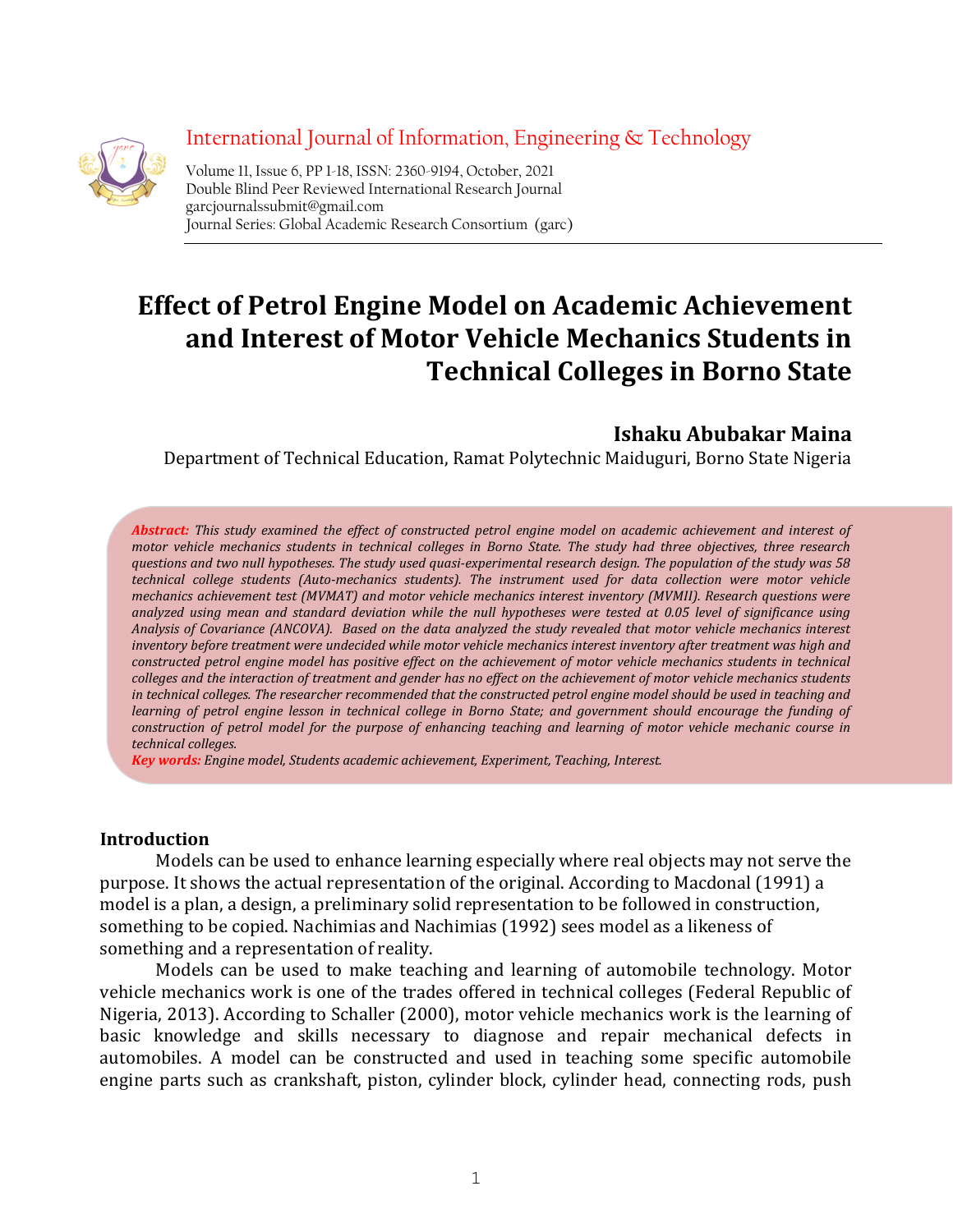rods, plugs, valves and crankshaft. It is simpler in construction, easy to carry and move about because it is not heavy as in the case of a real auto-engine.

Jimoh (2010) observed that students' achievement connotes performance in school subjects as symbolized by a score on an achievement test. Ogwo and Oranu (2006) laid emphasis on the need for teachers to use stimulating strategies which lead to better retention of subject matter without which students' achievement will be minimal. Interest is a persisting tendency to pay attention and enjoy some activities (Jimoh, 2010). However, it is pertinent that auto-mechanics teachers should use teaching strategy which ensures gender active involvement in learning and provide suitable learning environment to improve achievement and retention of automobile students in technical colleges.

Federal Ministry of Education (2004) in her report on Technical Colleges revealed that students in Technical Colleges are always put-off or not interested in vocational education (auto-mechanics inclusive) because of motivating and unchallenging strategy and approach used by their instructors and teachers. If the teaching strategy is fascinating, students would not have difficulty in retention of the subject matter. Therefore, in other to make the students retain and reproduce what is being taught in motor vehicle mechanic class, model is required arouse their interest.

Report by researchers revealed that the teaching and learning of auto mechanics nowadays in the Technical Colleges is still bedeviled by a mirage of problems ranging from over-population, change of teacher's role, lack of staff and equipment, inadequate skilled and competent professionals that can assist students in learning and acquiring skills that would make them proficient in their automobile career (Aloraini, 2005 and Osho, 2007).

An appropriate strategy for teaching automobile subject may foster interest and academic achievements of auto-mechanics students in technical colleges. Paden and Dereshiwsky (2007) and Omenka (2010) attributed the low achievement and interest rate in technical students to conventional teaching method mainly adopted by teachers. The conventional methods of teaching which are teachers centered that is persistently used for years is now gaining poorer results when compared with the modern and revolutionary teaching methods (Jackson, 2012). According to Mbah (2002), achievement is dependent upon several factors amongst which are instructional techniques, the learning environment, motivation as well as retention. Hence, the academic achievement of students in automobile also depends on the interest capability of the students in the subject. Agaba (2013) also confirmed that achievement in education is directly connected to knowledge retain.

Most automobile technology teachers in the technical colleges do constantly face the decision of how to design instruction, which will best meet the needs of the students. The decisions include selecting the best strategy that would be appropriate for teaching and learning (Amen, 2007). Agnew and Shinn (1990) are of the opinion that the selection process requires not only the teacher being aware of how to use various techniques, but that he or she knows which type of students learn best with various techniques. Due to the present advancement in technology and sophistication in automobile technology, the traditional teaching methods adopted by most teachers in teaching automobile in technical colleges do not allow teachers to adequately cater for the diverse learning styles of most students (Neekpoa, 2007). As technology is changing, the auto-technicians must change with the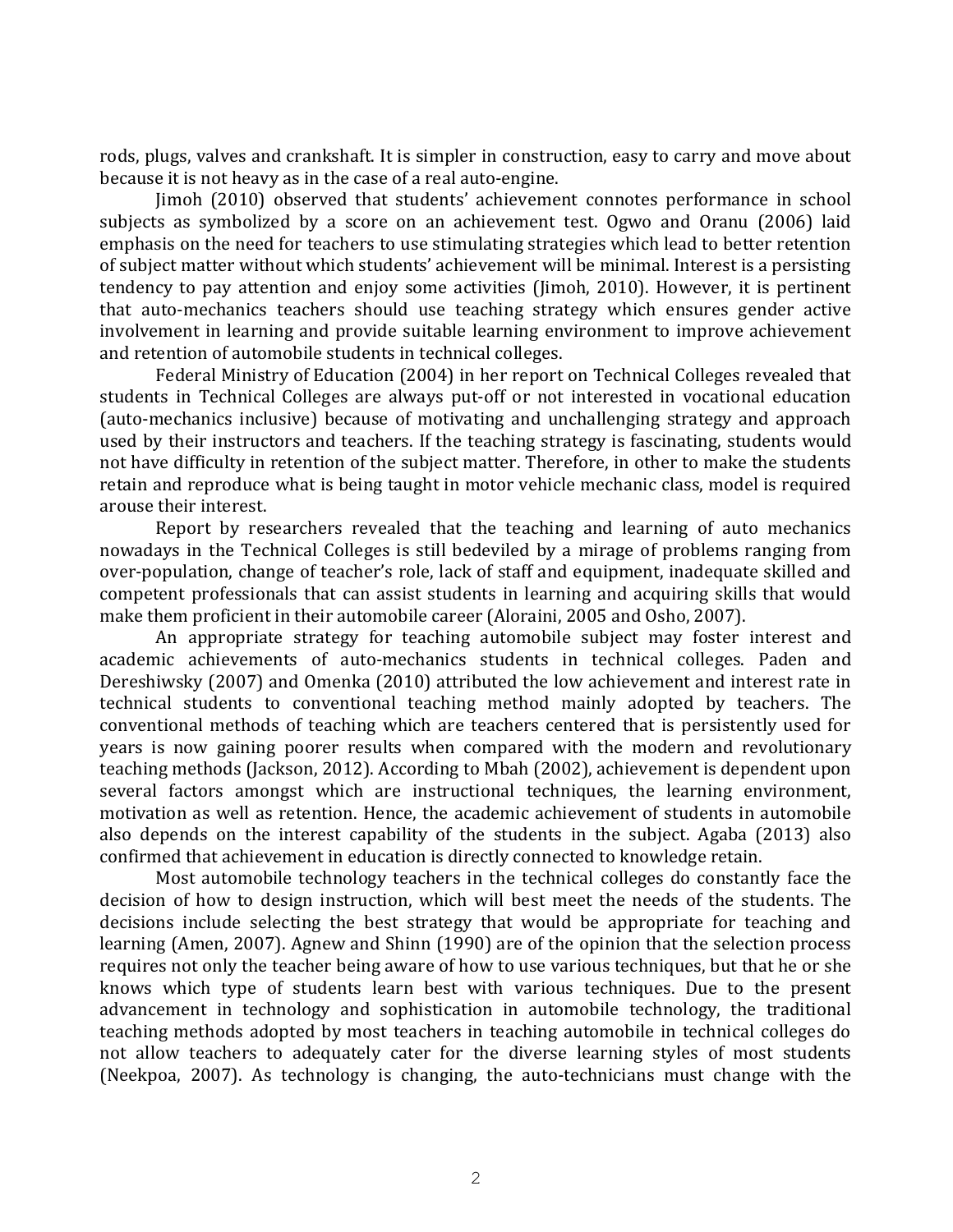technology so that the level of their thinking in dealings with various diagnoses, repairs, and maintenance of motor vehicles should be commensurate with maintenance need of today's automobile. In other words, students need to be equipped with higher order thinking skills for easy adaptability. Campbell and Campbell (1999) stated that traditional teaching methods do not adequately equip teachers with contemporary views of student intelligences and their vast learning capabilities. The consequence of this, according to Roegge, Wentling and Bragg (2000), is that students are unable to retain learning and to apply it to new situation.

The National Business and Technical Education Board (NABTEB) May/June Chief examiner's report (NABTEB, 2002) indicated that the shortcomings of the present teaching method partly accounted for the poor performance of students in auto-mechanics technology in the National Technical Certificate Examination in recent years. According to NABTEB (2006) the performance of students in National Technical Certificate (NTC) Examination was poor. The report showed that the level of achievement in auto-mechanics subjects was lower than expectation as most students scored less than 50 percent in this subject. This low achievement may be due to the traditional system of teaching adopted by automobile teachers in the technical colleges while teaching petrol engine in the classroom.

The vestiges of the traditional system of teaching and evaluation still prevail in schools (Sofolahan, 1991). He further maintained that when traditional method of teaching is employed, students' ability to grasp relevant concepts is made much more difficult than when students are exposed to lessons involving hands-on experience. Supporting Sofolahan, Haruna (1992) and Okebukola (1997) noted that in spite of the numerous teaching strategies propounded to cope with the recent trend in the various curriculum structures for schools, evidence had continued to show that most teachers still adopt the traditional talk chalk approach. The traditional instructional method of teaching has its advantages and disadvantages and the recurrent poor academic achievement in automobile technology subject may be related to the use of conventional/traditional method of teaching as observed by Ezeh (2006).

However, the best way to make learning more concrete is to make use of real objects and in some situations, real object may either be too large or complex that hidden details are obscured. This situation arises in the study of some aspects of automobile. For example, how the crankshaft rotates in an engine, the jumping of sparks at the rear end of the spark plug resulting in igniting the mixture of fuel and air in the combustion chamber are hidden details that cannot be seen. Real object as well may be dangerous, and in such situations, the teaching and learning must be brought down to the learners' level using prototype or model so that the students would have a good mental picture of the topic being taught in the classroom. Learning with real objects may sometimes be too costly should any damage occur. Hence, it is better to start from the use of models for teaching/learning activities in the classroom before handling the real object in the workshop. Another commonly stated merit of the use of models is the learning safety as well as practicing new information or skills that may be tedious in real life. Lee (1979) describes safety as a factor to be considered when selecting a strategy.

Therefore, the need to find the best strategy that will assist students in auto-mechanics work and improve their retenntion and academic achievement has become most important to auto-mechanics teachers in North Eastern Nigeria.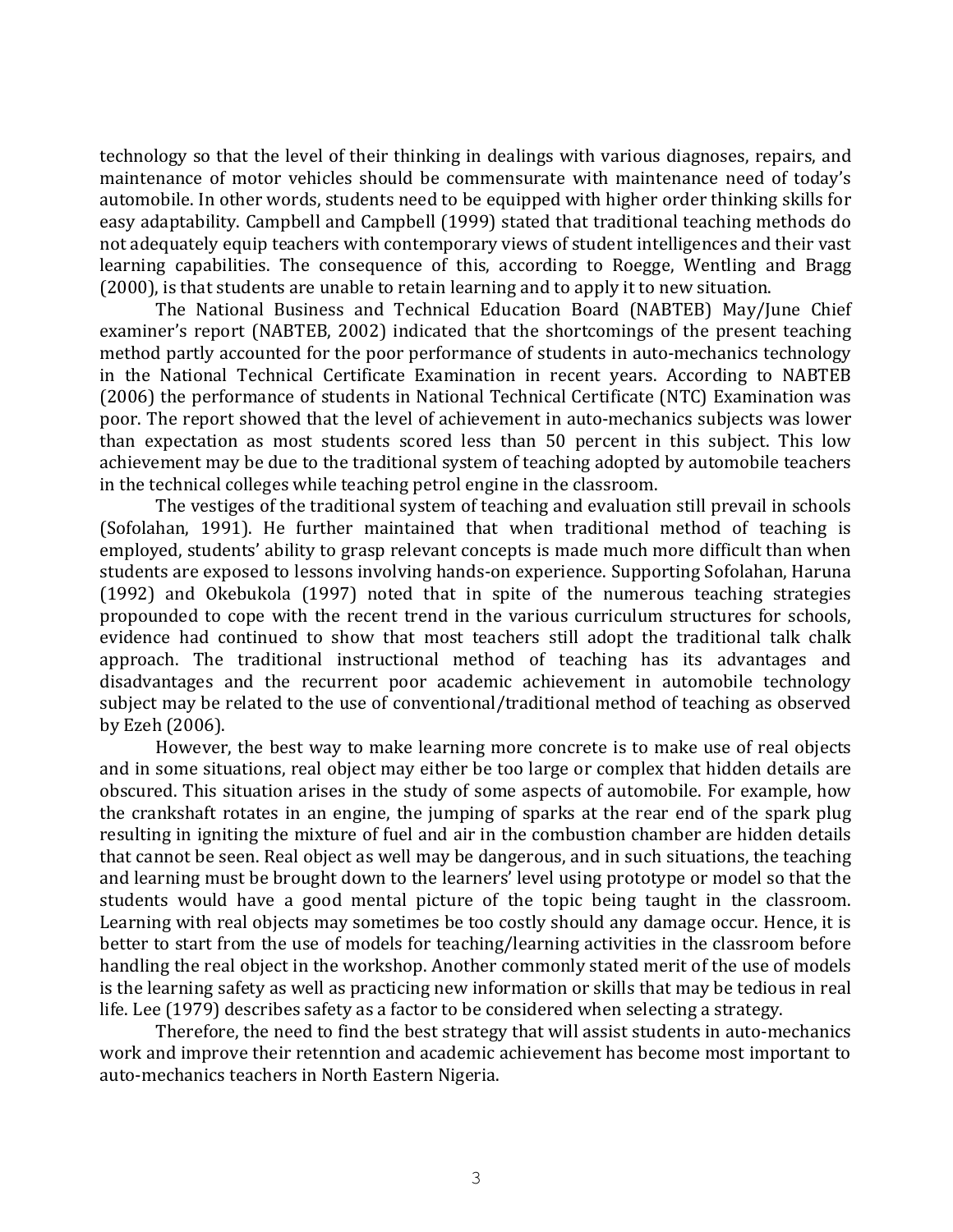#### Statement of the Problem

Many Technical College students find it difficult to study automobile technology because they see the engine as a complicated device. Those who eventually study automechanics do not possess expected practical skills. This defeats the objective of self-reliant emphasize in National Policy on Education (FRN, 2013). The shortcoming in these conventional methods of teaching could be accountable for poor achievement of auto mechanics students in public examinations (NABTEB 2012) In the same vein, (Ogbuanya and Owodunni, 2013) opined that the persistent poor academic achievement as well as lack of interest in auto mechanics is as a result of the inappropriate and un-motivating approach and methods adopted by teachers in the classroom. Oluwatumbi (2015) asserted that it is appalling that many students graduate yearly from technical colleges without acquiring relevant practical skills. This situation became worrisome as most students have loss interest and are not willing to further their education in automobile at higher level.

Therefore, in order to address the issue of poor practical skills acquisition, and low performance of auto-students in National Technical Certificate (NTC) examination in Technical Colleges in Borno, a better method should be employ in imparting practical skills which is the use of model in the auto mechanic lesson to enable the students to have an insight of what the vehicle engine entails before the practical work in the workshop. This may likely arouse the students' interest as well as improving their retention and academic achievement. This study therefore, focused on finding out the effects of model on interest and academic achievement of auto mechanics students in technical colleges in Borno State, Nigeria.

#### Purpose of the Study

The purpose of this study was to determine the effect of models on interest and academic achievement of auto-mechanics students in technical colleges in Borno State Nigeria.

Specifically, this study sought to:

- 1. Determine the difference in the mean scores of motor vehicle mechanics interest inventory on motor vehicle mechanics students before and after treatment in technical colleges in Borno State
- 2. Determine the effect of constructed petrol engine model on academic achievement of motor

vehicle mechanics students before and after treatment in technical colleges in Borno State.

3. Determine whether there is any interaction effect of sex and experiment on academic achievement of motor vehicle mechanics students in technical colleges in Borno State

# Research Questions

The following research questions guide the study:

1. What is mean scores of motor vehicle mechanics interest inventory on motor vehicle mechanics students before and after treatment in technical colleges in Borno State?

2. What is the effect of constructed petrol engine model on academic achievement of motor

vehicle mechanics students in technical colleges in Borno State?

3. Is there any interaction effect of gender and experiment on academic achievement of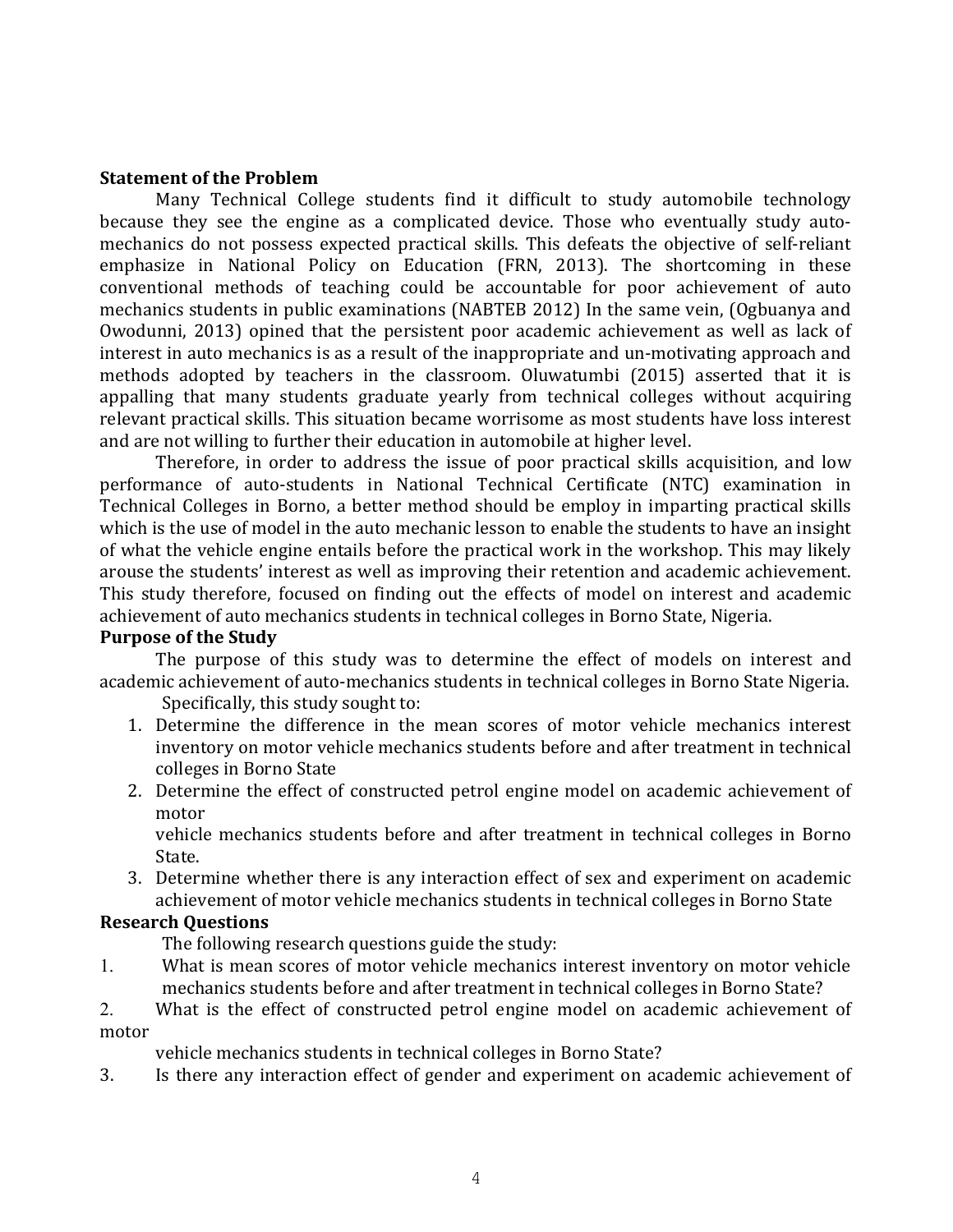motor vehicle mechanics students in technical colleges in Borno State

### Hypotheses

The following null hypotheses at a level of significance of 0.05 will guide the study:

Ho1. There is no significant effect of constructed petrol engine model on academic achievement

of motor vehicle mechanics students in technical colleges in Borno State.

Ho2. There is no significant interaction effect of treatment and gender on the achievement of motor vehicle mechanics students in technical colleges in Borno State.

### Significance of the Study

The findings of this study will sensitize the auto-mechanics teachers on the benefit of the use of models in teaching, since it has greater effect on the interest and academic achievement of the students. The research findings will as well form another dimension of innovations in teaching and learning of automobile.

The curriculum planners would also benefit from this study. The results of the research would assist in curriculum planning. For instance, information relating to the teaching and learning of automobile with the use of models will be utilized in the appropriate stages of curriculum planning, modification and revision.

The finding of this study will be of immense benefit to the students who have been sceptical in studying automobile since the study will be provided with pedagogical information that may improve their learning in petrol engine thereby the student will gain adequate knowledge in the course of training. The research findings will as well increase the interest of the students in auto-mechanics work.

The Ministry of education will also find this study useful. The findings of the study can be utilizing by the Education Ministry by organizing conferences, seminars, and workshops to sensitize and re-train auto-mechanics teachers on the use of models to improve their teaching.

# Scope of the Study

Among the various types of models, the research is limited to the experimental construction type of model which is relevant to the study. The petrol engine is taught at National Technical Certificate (NTC) 1 in the first term of the academic year. Methodology

# Research Design

The research design adopted for the study was the quasi-experimental non-randomize control group design. Quasi-experimental design can be use when it is not possible for the researcher to randomly sample the subject and assign them to treatment groups without disrupting the academic programmes of the schools involved in the study (Borg 2007). The type of quasi experimental design that is to be used is the non-equivalent control group which involves two groups.

The reason to adopt the quasi-experimental design is that intact classes are used by the researcher; quasi-experimental design did not involve randomization of participating units as applied in the true experimental designs. If random selection in true experimental design will be used, the school administration may not allow the splitting of classes, since it will likely disrupt normal school programmes. The quasi- experimental design thus can suit the use of intact classes which easily fit into the normal school programmes as it can smooth the conduct of the experiment.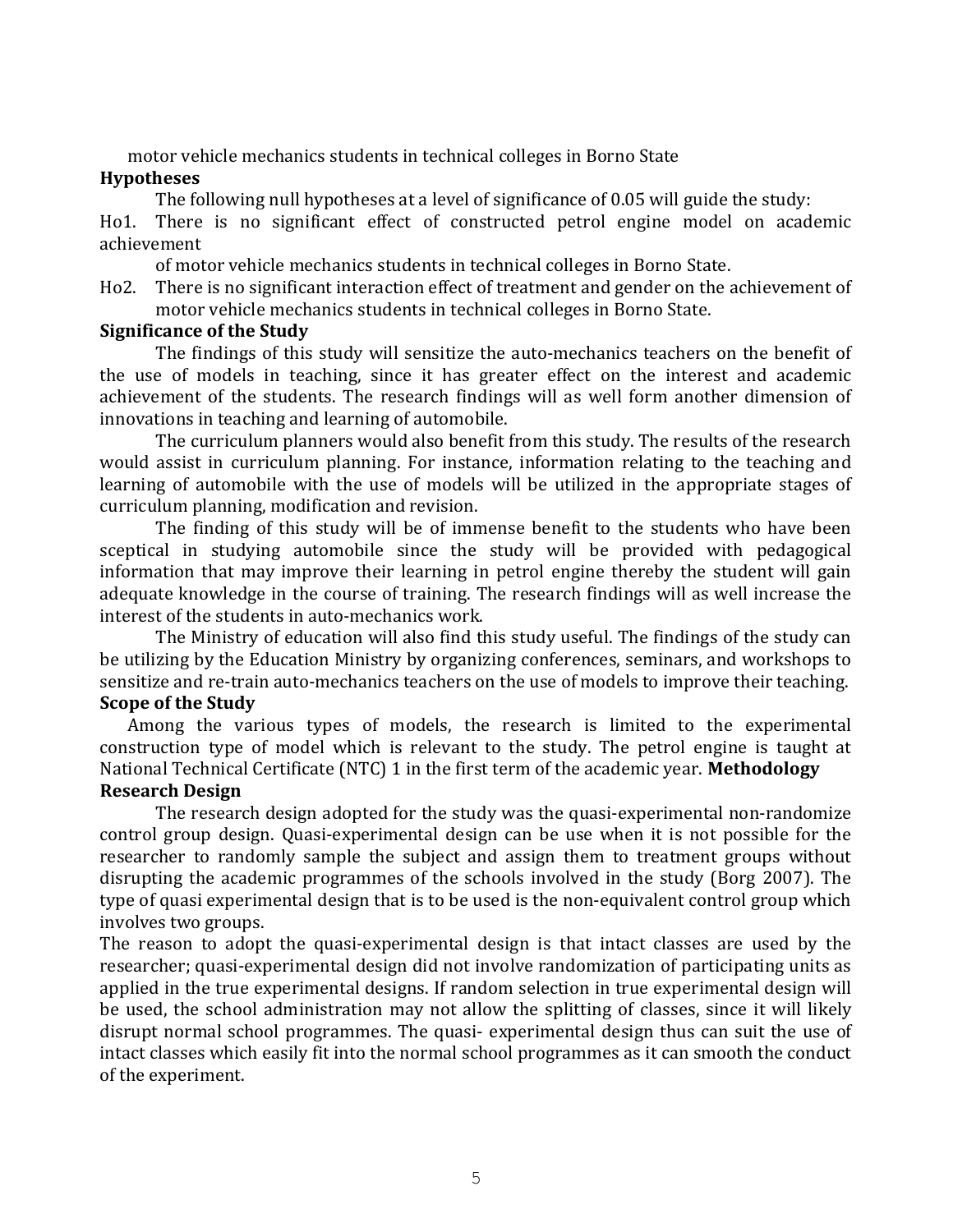#### Area of the Study

The study was conducted in Borno State, Nigeria. Borno State lied within latitude 11°- 15°E and longitude 100 and 25°N and is located in the North-Eastern sub-region of Nigeria. The State shares border with Republic of Niger to the North, Chad to the North-East and Cameroon to the East. Within Nigeria, it is bounded by Yobe State to the West, Gombe State to the South-West and Adamawa State to the South. Bomo State has 27 Local Government (Bomo State Ministry of Information and Home Affairs, 2009).

#### Population for the Study

The population for the study comprised of 58 NTC 1 motor vehicle mechanics students. in Technical College Damboa is the one functional while Technical College Bama has been displaced by insurgence, therefore the population for the study remained 58 NTC 1 motor vehicle mechanics students in Damboa, Borno State.

#### Sample and Sampling Technique

There was no sampling involved as the population was manageable. The sample size was 58 auto-mechanics students of technical college in Damboa, Borno State.

#### Instruments for Data Collection

The instruments that was develop by the researcher for the data collection in this study were motor vehicle mechanics achievement test (MVMAT) and motor vehicle mechanics interest inventory (MVMII). The interest inventory which was used to test the students' interest in motor vehicle mechanics test is a-30 multiple choice items and validated by the technical education experts in the Department of Technical Education Ramat Polytechnic Maiduguri to test the students understanding in the subject and also the Auto-Mechanics Achievement Test (AMAT) is a-30 multiple choice items. Each has four options. The instrument covers the content areas of the topic selected for the study. To ensure the content validity, a table of specification on the instrument which ensured an appropriate distribution of the test items, with respect to the relevant content area chosen as well as the cognitive objective levels desired was applied based on the Bloom's Taxonomy of education objectives. A trial test was conducted on the MVMT for the purpose of determining the psychometric indices of the test. In the trial test, the AMAT was administered to 10 Year, NTC1 students in Technical College Damaturu, Borno State

A trial test was also conducted on the AMII instrument. The purpose of the trial test was to try out the instrument and receive feedback on the reactions and effects based on the application.

The items will be based on five point Likert scale of strongly Agree (SA), Agree (A), Undecided (UD), Disagree (D) and strongly Disagree (SD). The motor vehicle mechanics work lesson notes that will be used for the study will be developed by the researcher.

# Validation of the Instruments

The validation of the instruments takes the form of face and content validation. Two experts carry out the validation of the instruments. In the course of face validation, the experts subjected the items to criticism and vetting with respect to relevance, suitability, repetition, set objectives, use of language and ambiguity as demanded by the researcher. The items were reorganized at the end of the face validation. The Motor Vehicle Mechanics Lesson Note and Motor Vehicle Mechanics Interest inventory will be subjected to face validation by the two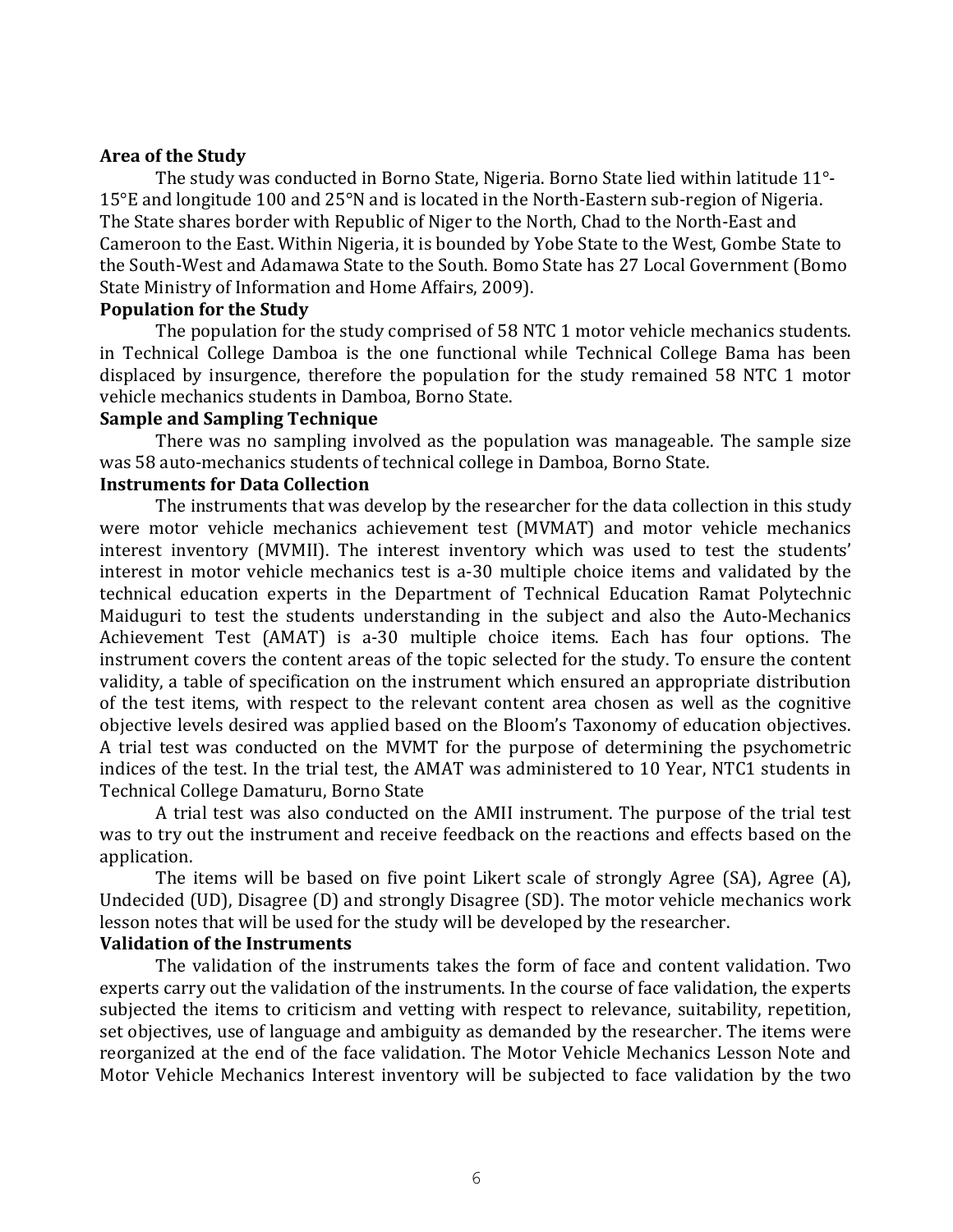experts from Department of Technical Education Ramat Polytechnic Maiduguri. To ensure the content validity, a table of specification on the instrument which ensured an appropriate distribution of the test items, with respect to the relevant content area chosen as well as the cognitive objective levels desire were applied based on the Bloom's Taxonomy of education objectives. A table of specification was built for the test. Based on the table of specification, items for the Motor Vehicle Mechanics Achievement Test will be developed.

#### Reliability of the Instruments.

A trial test of the Motor Vehicle Mechanics Achievement Test and Motor Vehicle Mechanics Interest Inventory was carried out using test-retest reliability technique. The instrument was administered on 10 motor mechanic students of Government Technical College, Damaturu, Yobe State. Cronbach Alpha will be used. The Cronbach Alpha was used to establish the reliability. A reliability coefficient of 0.831. The instrument was considered positive and stable.

#### Experimental Conditions

In order to avoid experimental bias, regular class teachers in the participating technical colleges taught the students. However, the researcher did not be involve directly in the administration of the instrument.

The classroom teachers were involved in administering the instruments and were properly trained by the researcher for the experimental construction petrol engine model before and after treatment in order to ensure the homogeneity of instruction across the groups and detailed explanation was given to the teachers by the researcher prior to the treatment.

The lesson notes were used, the researcher prepared the model and each teacher participated in administering the instrument using the lesson notes prior to the experiment and were supervised by the researcher. All these are aimed at arriving at a standardized mode of presentation among the teachers that were involved in administering the instruments and this assisted in eliminating the teacher variability factor extraneous to the study. The students in the experimental construction petrol engine model before and after treatment were not informed that they were involved in any research process.

#### Experimental Procedure

The experimental group before treatment was taught without model but used traditional method while experimental group after treatment used model. Interest inventory on motor vehicle mechanics work were administered as well the experimental construction petrol engine model. The same questions were used for experimental group before and after treatment but the questions were re-arranged. The reason for the re-arrangement of the questions so that the students would not be able to discover that the same questions is used to the group before treatment.

#### Method of Data Collection

The scores that were generated from Motor Vehicle Mechanics Achievement Test (MVMAT) and Motor Vehicle Interest Inventory (MVMII) were used as the data collection for the research work. The researcher and motor vehicle mechanics teachers were involved in the administration and collection of the Motor Vehicle Mechanics Achievement Test and Motor Vehicle Mechanics Interest Inventory.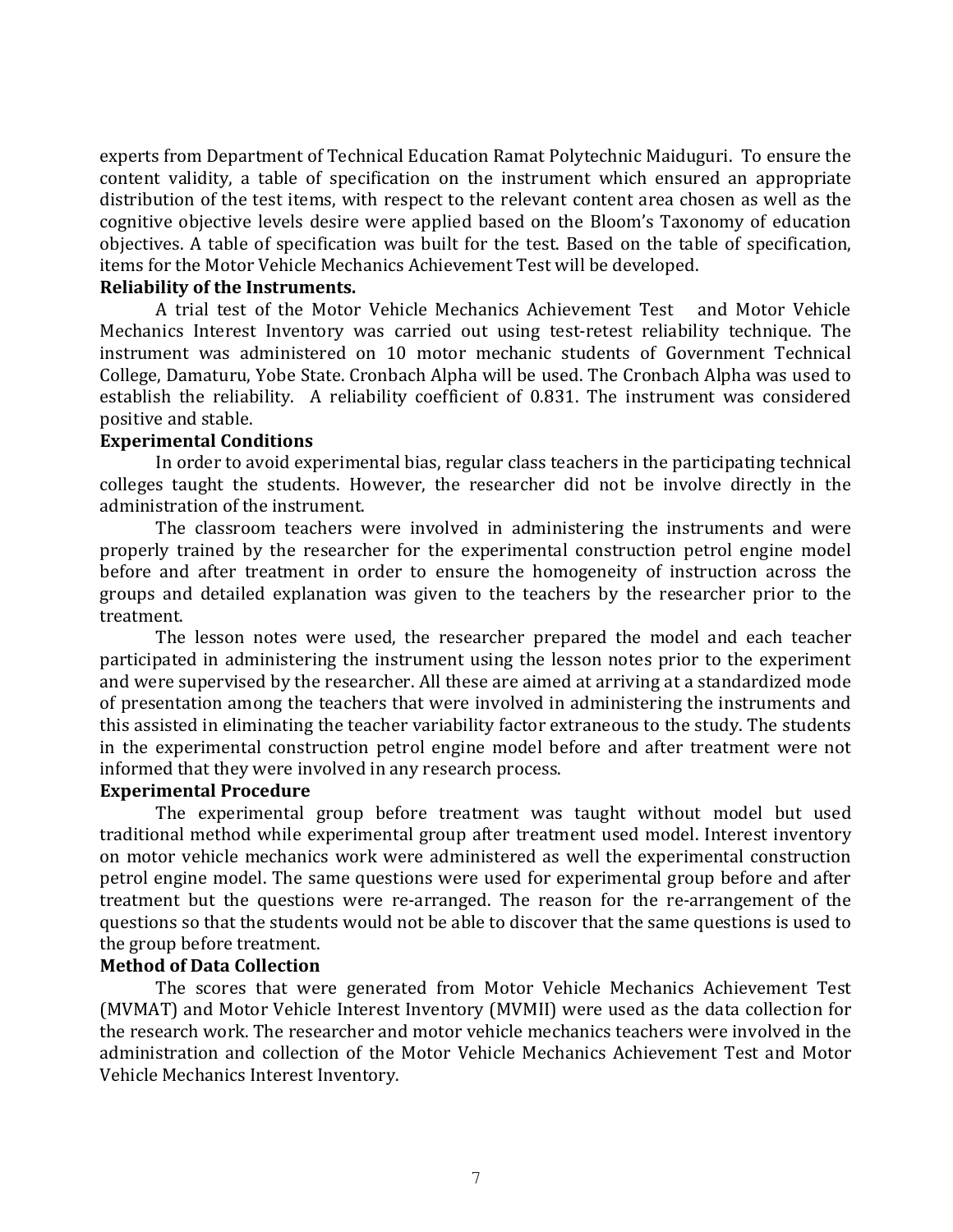#### Method of Data Analysis

Mean and standard deviation was used to answer the research questions while the analysis of covariance (ANCOVA) was used for testing the hypotheses at a significance level of 0.05. Since the research involved two group before and after treatment of intact classes, the statistical technique adopted for analyzing the hypotheses (ANCOVA) enabled the researcher to adjust initial group differences (Non-equivalence). Using ANCOVA helped to compare the mean of the two groups.

#### Decision Rule

Any Group before or after treatment with higher mean value irrespective of the closeness in the mean value of the other group would be taken to have performed better in achievement test or showing much interest in petrol engine. If the significance of F is less than 0.05, the null hypothesis is rejected. If the significance of F is greater than 0.05, the null hypothesis is accepted.

#### Analysis of Demographic Data

The demographic data for the study were analyzed in Tables 1 and 2 as follows:

| Group                  | Frequency | Percentage (%) |
|------------------------|-----------|----------------|
| Experimental group one | 3U        | 51.7           |
| Control group          | 28        | 48.3           |
| Total                  | 58        | 100.0          |

# Table 1: Percentages distribution of students according to the grouping

Source: Field experiment, 2021

The data presented in Table 1 revealed that there are 30 students representing 51.7% in experimental group (Petrol engine model group), and 28 students representing 48.3% in control group. This implied that there are more students in experimental group than students in control group.

#### Table 2: Percentages distribution of students by gender

| Gender       | <b>Frequency</b> | Percentage (%) |
|--------------|------------------|----------------|
| Male         | ר ר<br>، ت       | 46.6           |
| Female       | 31               | 53.4           |
| <b>Total</b> | 58               | 100.0          |

Source: Field experiment, 2021

Table 2 revealed that there are 27 male students representing 46.6% and 31 female students representing 53.4% used for the experimental study. This indicated that female students used for the experimental study are more in number than male students used for the study.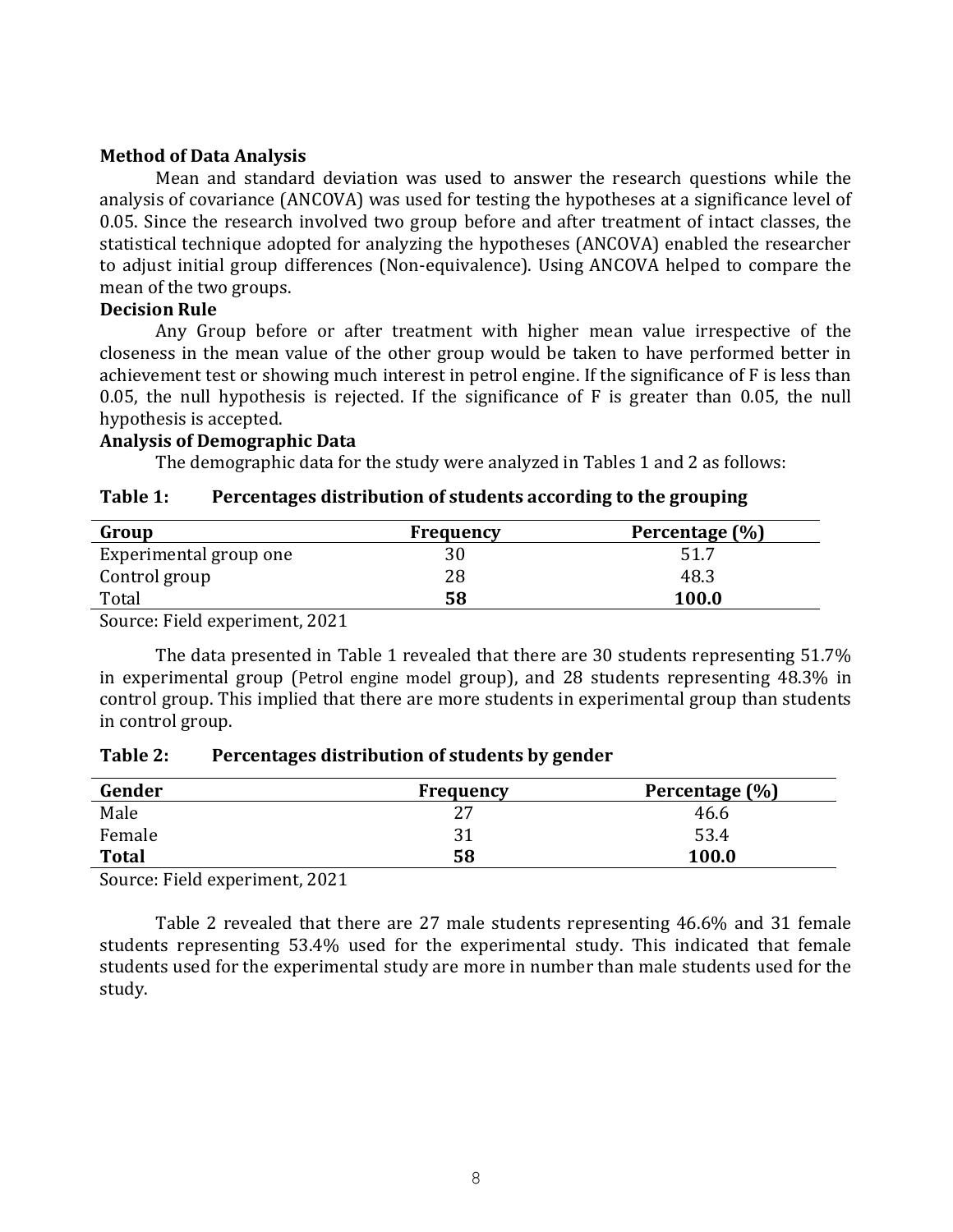| S/N | <b>Item Statements</b>                                                                                                         | $\overline{\overline{\mathrm{X}}}$ | SD       | <b>Remark</b> |
|-----|--------------------------------------------------------------------------------------------------------------------------------|------------------------------------|----------|---------------|
| 1.  | Motor vehicle mechanics subjects are simple to understand.                                                                     | 4.44                               | 0.75     | Agreed        |
| 2.  | Auto-mechanics class is very interesting.                                                                                      | 4.48                               | 0.58     | Agreed        |
| 3.  | Auto-mechanics period is always not interesting.                                                                               | 3.11                               | 1.67     | Undecided     |
| 4.  | I enjoy participating in Auto-mechanics lesson.                                                                                | 4.33                               | 0.78     | Agreed        |
| 5.  | I attended Auto-mechanics class regularly.                                                                                     | 4.48                               | 0.58     | Agreed        |
| 6.  | It is better to use auto-mechanics periods for other subjects.                                                                 | 3.26                               | 1.38     | Undecided     |
| 7.  | I dislike auto-mechanics class period because there is no practical<br>activities.                                             | 2.78                               | 1.28     | Disagreed     |
| 8.  | I don't use to ask questions during auto-mechanics class.                                                                      | 2.74                               | 1.48     | Disagreed     |
| 9.  | I pay more attention in the auto-mechanics class.                                                                              | 4.22                               | 1.09     | Agreed        |
| 10. | I don't like discussing about auto-mechanics subjects.                                                                         | 2.56                               | 1.45     | Disagreed     |
| 11. | I don't like doing assignments on auto-mechanics subjects.                                                                     | 2.30                               | 1.44     | Disagreed     |
| 12. | I always feel sleepy during auto-mechanics lesson.                                                                             | 1.93                               | $1.00\,$ | Strongly      |
|     |                                                                                                                                |                                    |          | Disagreed     |
| 13. | If auto-mechanics teacher/instructor fails to come to the class on<br>time, I can go to his office to call him/her.            | 3.37                               | 1.78     | Undecided     |
| 14. | If auto-mechanics teacher/instructor misses his auto mechanics                                                                 | 1.56                               | 0.93     | Strongly      |
|     | class, I always feel happy.                                                                                                    |                                    |          | Disagreed     |
| 15. | I prefer auto-mechanics option to any other option in vocational<br>trade.                                                     | 3.59                               | 1.12     | Agreed        |
| 16. | I take interest in studying engine parts                                                                                       | 4.37                               | 0.84     | Agreed        |
| 17. | Auto-mechanics practical class increases my interest in auto-<br>mechanics trade.                                              | 4.59                               | 0.57     | Agreed        |
| 18. | Auto-mechanics practical lessons involves students in series of<br>activities so that                                          | 3.89                               | 1.48     | Agreed        |
| 19. | I prefer auto-mechanics syllabus that does not require much<br>drawings.                                                       | 3.89                               | 0.93     | Agreed        |
| 20. | I prefer auto-mechanics syllabus that does not require much<br>practical work.                                                 | 2.48                               | 1.37     | Disagreed     |
| 21. | I take interest in handling automotive faults during practical class.                                                          | 3.89                               | 1.12     | Agreed        |
| 22. | I pay much interest in auto-mechanics lessons more than in any<br>other general subjects.                                      | 3.44                               | 1.12     | Undecided     |
| 23. | I don't take interest in anything involving automotive system.                                                                 | 2.26                               | 1.35     | Disagreed     |
| 24. | Automotive systems increase my interest in auto-mechanics trade.                                                               | 4.00                               | 1.18     | Agreed        |
| 25. | I encourage my friends to develop interest in auto-mechanics.                                                                  | 3.81                               | 1.08     | Agreed        |
| 26. | The strategies adopted in teaching auto-mechanics subjects by the<br>teachers negatively affect my interest in auto-mechanics. | 2.74                               | 1.48     | Disagreed     |
| 27. | I engage myself with other assignments during the auto mechanics<br>lessons.                                                   | 2.22                               | 1.67     | Disagreed     |
| 28. | I don't do any extra studies on auto-mechanics apart from the<br>normal lessons.                                               | 2.37                               | 1.67     | Disagreed     |
| 29. | I dislike auto-mechanics trade because my peer group does not<br>show any interest in it.                                      | 2.15                               | 1.41     | Disagreed     |
| 30. | Auto-mechanics students are not neat in dressing; therefore, I<br>don't like the trade.                                        | 2.26                               | 1.48     | Disagreed     |
|     | Weighted average                                                                                                               | 3.25                               | 1.20     | Undecided     |

# Analysis of Quantitative Data on motor vehicle mechanics interest inventory<br>Table 3: Mean and standard deviation of responses on motor vehicle means Mean and standard deviation of responses on motor vehicle mechanics interest inventory before treatment

Source: Field Survey, 2021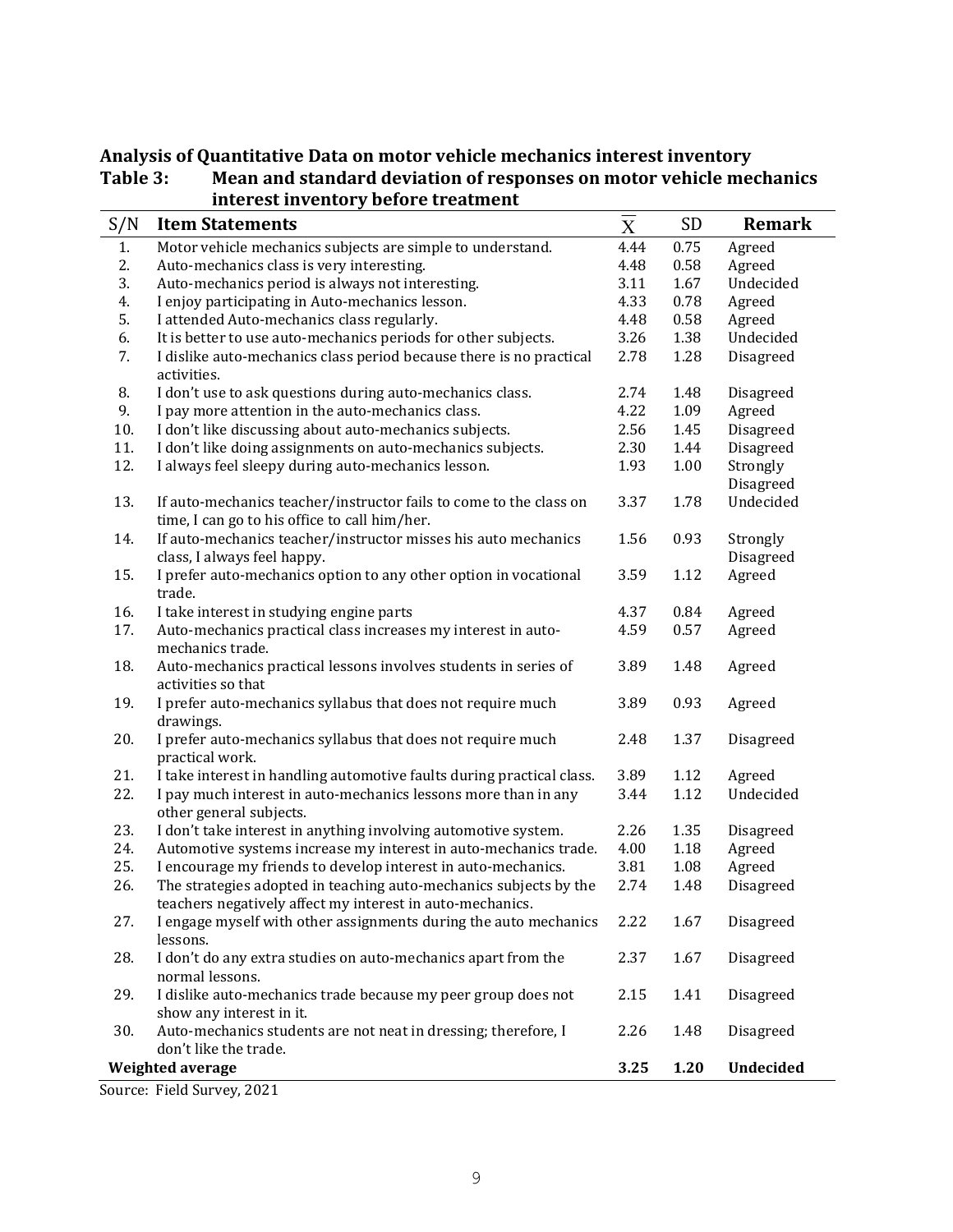Analysis of data in table 3 shows the mean and standard deviation of responses on motor vehicle mechanics interest inventory before treatment was given to the respondents. The table reveals that the respondents agreed to item 1, 2, 4, 5, 9, 15 to 19, 21, 24 and 25 with mean scores of 4.44, 4.48, 4.33, 4.48, 4.22, 3.59, 4.37, 4.59, 3.89, 3.89, 3.89, 4.00 and 3.81 respectively. The respondents disagreed with item 7, 8, 10, 11, 20, 23, and 26 to 30 with mean scores of 2.78, 2.74, 2.56, 2.30, 2.48, 2.26, 2.74, 2.22, 2.37, 2.15 and 2.26 respectively. In addition, the respondents were undecided for items 3, 6, 13, and 22, with mean scores of 3.11, 3.26, 3.37 and 3.44 respectively. All the 30 item constructs have standard deviation ranging from 0.57 to 1.78 which shows the responses are not widespread as they are close to the mean. The table has a grand calculated weighted average mean and standard deviation of 3.25 and 1.20 respectively. This means that the responses of the respondents indicated they were undecided. This implied that motor vehicle mechanics interest inventory before treatment were undecided.

|     | niterest inventory after treatment                                                                                  |                                    |           |                       |
|-----|---------------------------------------------------------------------------------------------------------------------|------------------------------------|-----------|-----------------------|
| S/N | <b>Item Statements</b>                                                                                              | $\overline{\overline{\mathrm{X}}}$ | <b>SD</b> | <b>Remark</b>         |
| 1.  | Motor vehicle mechanics subjects are simple to understand.                                                          | 5.00                               | 0.00      | Strongly              |
| 2.  | Auto-mechanics class is very interesting.                                                                           | 5.00                               | 0.00      | Agreed<br>Strongly    |
|     |                                                                                                                     |                                    |           | Agreed                |
| 3.  | Auto-mechanics period is always not interesting.                                                                    | 1.00                               | 0.00      | Strongly<br>disagreed |
| 4.  | I enjoy participating in Auto-mechanics lesson.                                                                     | 5.00                               | 0.00      | Strongly<br>Agreed    |
| 5.  | I attended Auto-mechanics class regularly.                                                                          | 4.04                               | 0.19      | Agreed                |
| 6.  | It is better to use auto-mechanics periods for other subjects.                                                      | 1.33                               | 0.68      | Strongly<br>disagreed |
| 7.  | I dislike auto-mechanics class period because there is no practical<br>activities.                                  | 4.37                               | 1.36      | Agreed                |
| 8.  | I don't use to ask questions during auto-mechanics class.                                                           | 4.56                               | 0.85      | Strongly<br>Agreed    |
| 9.  | I pay more attention in the auto-mechanics class.                                                                   | 4.96                               | 0.19      | Strongly<br>Agreed    |
| 10. | I don't like discussing about auto-mechanics subjects.                                                              | 3.00                               | 0.68      | Undecided             |
| 11. | I don't like doing assignments on auto-mechanics subjects.                                                          | 2.96                               | 0.71      | Disagreed             |
| 12. | I always feel sleepy during auto-mechanics lesson.                                                                  | 1.26                               | 0.45      | Strongly<br>disagreed |
| 13. | If auto-mechanics teacher/instructor fails to come to the class on<br>time, I can go to his office to call him/her. | 4.81                               | 0.79      | Strongly<br>Agreed    |
| 14. | If auto-mechanics teacher/instructor misses his auto mechanics class,<br>I always feel happy.                       | 1.15                               | 0.77      | Strongly<br>disagreed |
| 15. | I prefer auto-mechanics option to any other option in vocational<br>trade.                                          | 2.33                               | 1.12      | Disagreed             |
| 16. | I take interest in studying engine parts                                                                            | 4.93                               | 0.27      | Strongly<br>Agreed    |
| 17. | Auto-mechanics practical class increases my interest in auto-<br>mechanics trade.                                   | 4.93                               | 0.27      | Strongly<br>Agreed    |
| 18. | Auto-mechanics practical lessons involves students in series of                                                     | 4.93                               | 0.27      | Strongly              |

Table 4: Mean and standard deviation of responses on motor vehicle mechanics interest inventory after treatment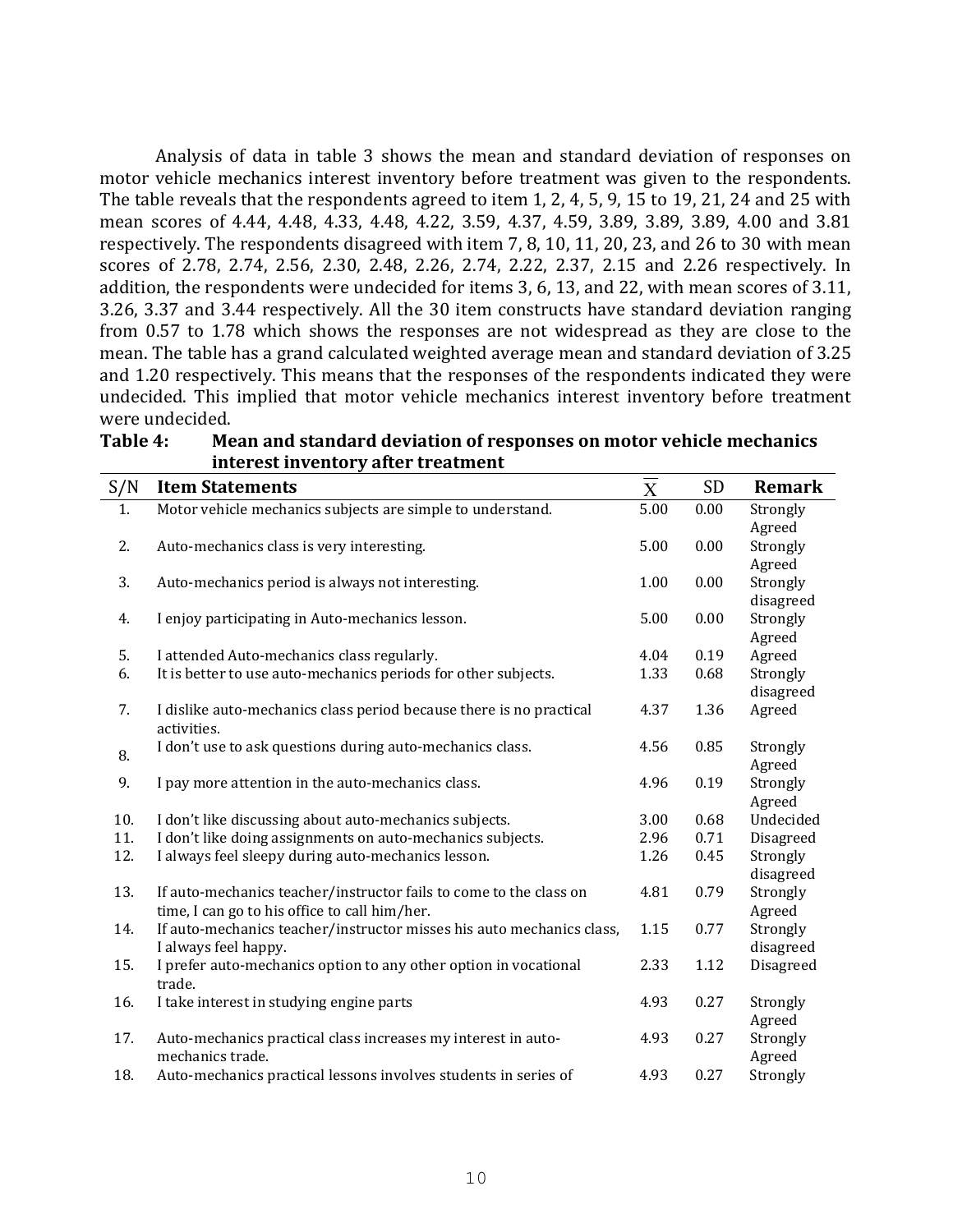|     | Weighted average                                                                                                               | 3.68 | 0.62 | Agreed                |
|-----|--------------------------------------------------------------------------------------------------------------------------------|------|------|-----------------------|
|     | like the trade.                                                                                                                |      |      | disagreed             |
| 30. | any interest in it.<br>Auto-mechanics students are not neat in dressing; therefore, I don't                                    | 1.78 | 1.12 | Strongly              |
| 29. | I dislike auto-mechanics trade because my peer group does not show                                                             | 4.33 | 0.92 | Agreed                |
|     | lessons.                                                                                                                       |      |      | Agreed                |
| 28. | lessons.<br>I don't do any extra studies on auto-mechanics apart from the normal                                               | 4.70 | 0.47 | Strongly              |
| 27. | I engage myself with other assignments during the auto mechanics                                                               | 3.78 | 1.45 | Agreed                |
| 26. | The strategies adopted in teaching auto-mechanics subjects by the<br>teachers negatively affect my interest in auto-mechanics. | 4.93 | 0.27 | Strongly<br>Agreed    |
| 25. | I encourage my friends to develop interest in auto-mechanics.                                                                  | 4.93 | 0.27 | Strongly<br>Agreed    |
| 24. | Automotive systems increase my interest in auto-mechanics trade.                                                               | 4.93 | 0.27 | Strongly<br>Agreed    |
| 23. | I don't take interest in anything involving automotive system.                                                                 | 1.26 | 0.94 | Strongly<br>disagreed |
|     | general subjects.                                                                                                              |      |      |                       |
| 22. | I pay much interest in auto-mechanics lessons more than in any other                                                           | 3.15 | 1.85 | Agreed<br>Undecided   |
| 21. | I take interest in handling automotive faults during practical class.                                                          | 4.93 | 0.27 | Strongly              |
| 20. | I prefer auto-mechanics syllabus that does not require much practical<br>work.                                                 | 1.30 | 1.07 | Strongly<br>disagreed |
|     | drawings.                                                                                                                      |      |      | Agreed                |
| 19. | activities so that<br>I prefer auto-mechanics syllabus that does not require much                                              | 4.93 | 0.27 | Agreed<br>Strongly    |

Source: Field Survey, 2021

Analysis of data in table 4 shows the mean and standard deviation of responses on motor vehicle mechanics interest inventory after treatment was given to the respondents. The table reveals that the respondents strongly agreed to items 1, 2, 4, 8, 9, 13, 16 to 19, 21, 24 to 26 and 28 with mean scores of ranging from 4.56 to 5.00. The same way the respondents agreed with item 5, 27 and 29 with mean scores of 4.04, 3.78 and 4.33 respectively. Also, the respondents disagreed with item construct 15 with mean score of 2.33 and strongly disagreed with item 3, 6, 12, 13, 14, 20, 23 and 30 with mean scores of 1.00, 1.33, 1.26, 1.15, 1.30, 1.26, and 1.78 respectively. In addition, the respondents indicated undecided for items 10 and 22 with mean 3.00 and 3.15. All the 30 item constructs have standard deviation ranging from 0.00 to 1.45 which shows the responses are not widespread as they are close to the mean. The table has a grand calculated weighted average mean and standard deviation of 3.68 and 0.62 respectively. This means that the responses of the respondents indicated they agreed to the constructs in table 4. This implied that motor vehicle mechanics interest inventory after treatment was high.

Research question: What is the effect of constructed petrol engine model on academic achievement of motor vehicle mechanics students in technical colleges in Borno State?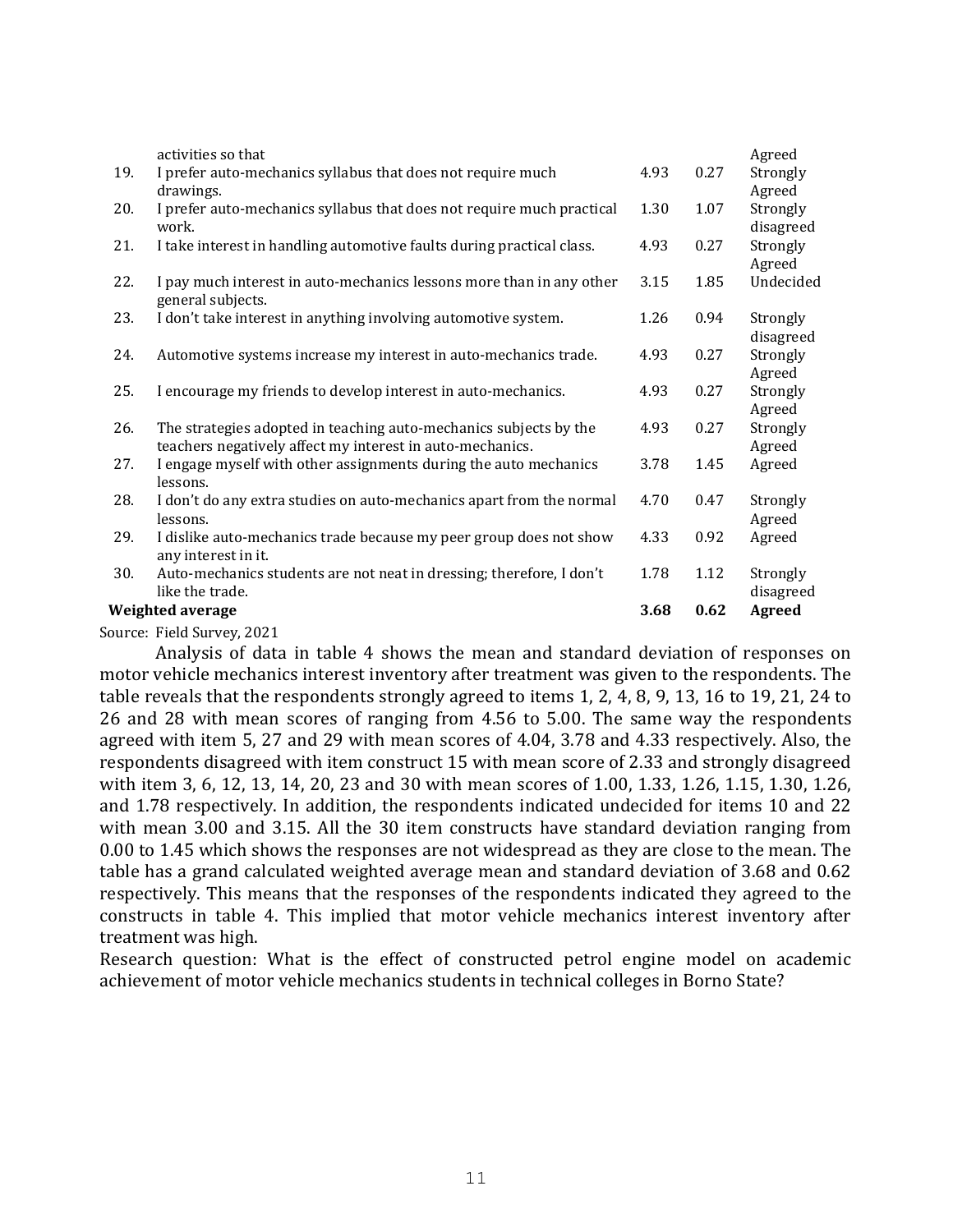| rable 5:<br>model                         | Mean and standard deviation of the effect of constructed petrol engli<br>on academic achievement of motor vehicle mechanics students |          |           |                      |              |           |
|-------------------------------------------|--------------------------------------------------------------------------------------------------------------------------------------|----------|-----------|----------------------|--------------|-----------|
| <b>GROUP</b>                              | <b>Experimental Group (Petrol</b><br>engine model)                                                                                   |          |           | <b>Control Group</b> |              |           |
|                                           | N                                                                                                                                    | $\bf{X}$ | <b>SD</b> | N                    | $\mathbf{X}$ | <b>SD</b> |
| PRE-TEST                                  | 30                                                                                                                                   | 18.50    | 7.37      | 28                   | 17.07        | 4.47      |
| POST-TEST                                 | 30                                                                                                                                   | 69.47    | 14.7      | 28                   | 48.00        | 5.11      |
| <b>MEAN &amp; SD</b><br><b>DIFFERENCE</b> |                                                                                                                                      | 50.97    | 7.33      |                      | 30.93        | 0.64      |

Table 5: Mean and standard deviation of the effect of constructed petrol engine

Source: Field experiment, 2021

The data presented in Table 5 revealed that the experimental group (constructed petrol engine model group) had a mean score of 18.50 in the pretest and a mean score of 69.47 in the post-test with standard deviation of 7.37 and 14.7 for the pre-test and post-test respectively, pre-test (  $\overline{x}$  = 18.50; SD = 7.37), post-test (  $\overline{x}$  = 69.47; SD = 14.7). The result gave a pre-test, post-test mean gain of the experimental group (constructed petrol engine model) to be 50.97. The low standard deviation difference (7.33) showed that the scores of students in both the pre-test and post-test are clustered around their respective mean scores. The control group had a mean score of 17.07 and standard deviation of 4.47 (  $\overline{x}$  = 17.07; SD = 4.47) in the pretest and mean score of 48.00 and standard deviation of 5.11 ( $\overline{x}$  = 48.00; SD = 5.11) in the post-test, giving a pre-test post-test mean gain in the control group to be 30.93. With this result, it is clear that constructed petrol engine model is effective in improving academic achievement of motor vehicle mechanics students in technical colleges.

#### Test of Hypotheses

The null hypotheses for the study were tested using Analysis of Covariance (ANCOVA). The null hypotheses were tested at 0.05 level of significance.

H<sub>01</sub>: There is no significant effect of constructed petrol engine model on achievement of motor vehicle mechanics students in technical colleges in Borno State.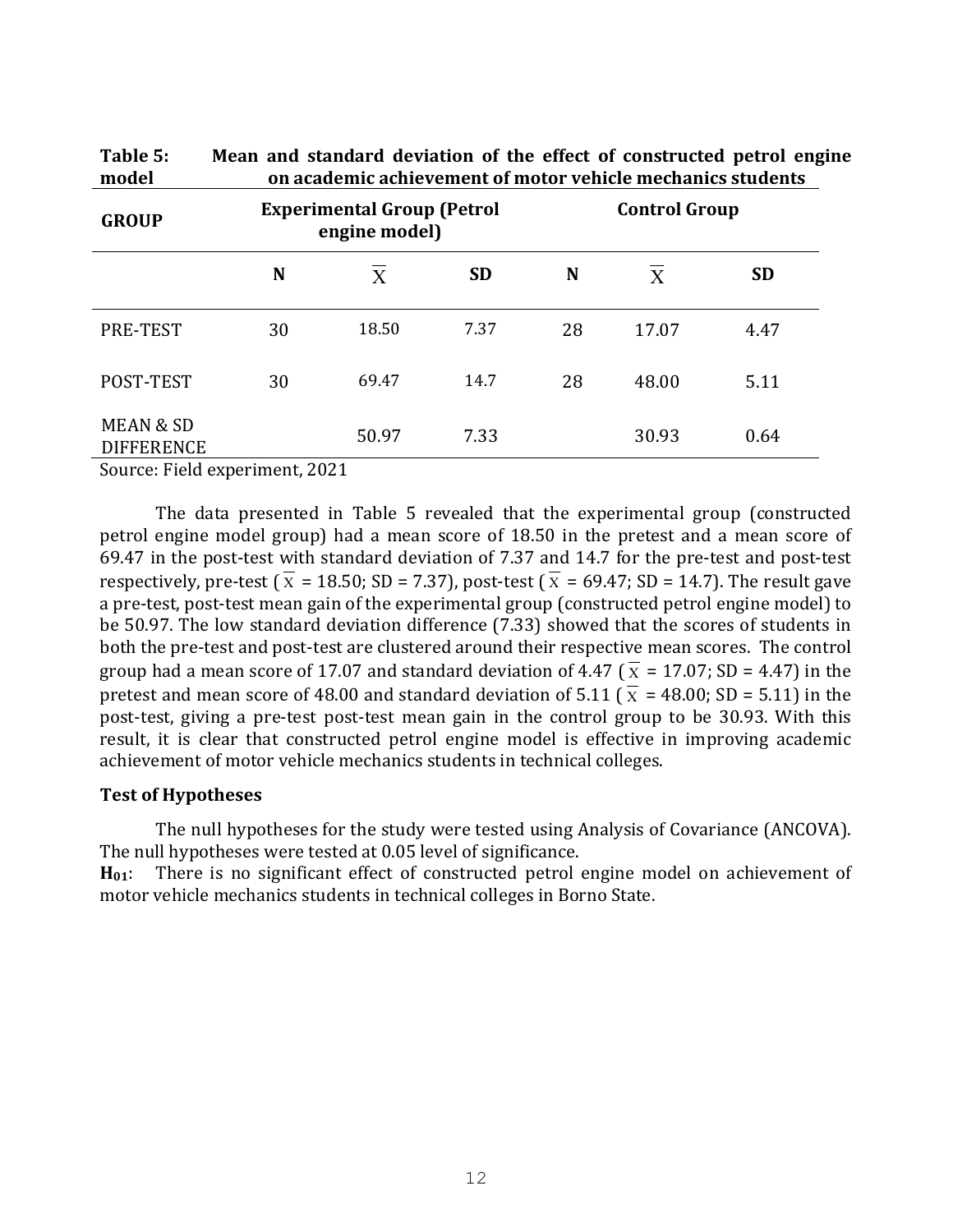|                        | <b>Type III Sum of</b>                          |             | <b>Mean</b>   |         |      |
|------------------------|-------------------------------------------------|-------------|---------------|---------|------|
| <b>Source</b>          | <b>Squares</b>                                  | Df          | <b>Square</b> | F       | Sig. |
| <b>Corrected Model</b> | 6968.870a                                       | 3           | 399.142       | 18.738  | .000 |
| Intercept              | 193175.869                                      | 1           | 120861.166    | 1.558E3 | .000 |
| Gender                 | 52.745                                          | $\mathbf 1$ | 4624.393      | .425    | .517 |
| Treatment              | 6513.766                                        | 1           | 89.578        | 52.542  | .000 |
| Treatment * Gender     | 229.049                                         | $\mathbf 1$ | 178.979       | 1.848   | .180 |
| Error                  | 6694.510                                        | 54          | 40.446        |         |      |
| Total                  | 216270.000                                      | 58          | 74.533        |         |      |
| <b>Corrected Total</b> | 13663.379                                       | 57          |               |         |      |
|                        | a. R Squared = .510 (Adjusted R Squared = .483) |             |               |         |      |

# Table 6: Summary of Analysis of Covariance (ANCOVA) for Test of Significance of effect of constructed petrol engine model on achievement of motor vehicle mechanics students in technical colleges

Source: Field experiment, 2021

The data presented in Table 6 showed F-calculated values for effects of constructed petrol engine model on achievement of motor vehicle mechanics students in technical. The Table showed that there was significant main effect of constructed petrol engine model on achievement of motor

vehicle mechanics students in technical colleges ( $F = 52.542$ ;  $P = .000$ ). Hence, the null hypothesis that stated that there is no significant effect of constructed petrol engine model on achievement of motor vehicle mechanics students in technical colleges in Borno State was therefore rejected. This implied that constructed petrol engine model has positive effect on the achievement of motor vehicle mechanics students in technical colleges. This means that the effect observed are due to the main treatment given to students.

H<sub>02</sub>: There is no significant interaction effect of treatment and gender on the achievement of motor vehicle mechanics students in technical colleges in Borno State.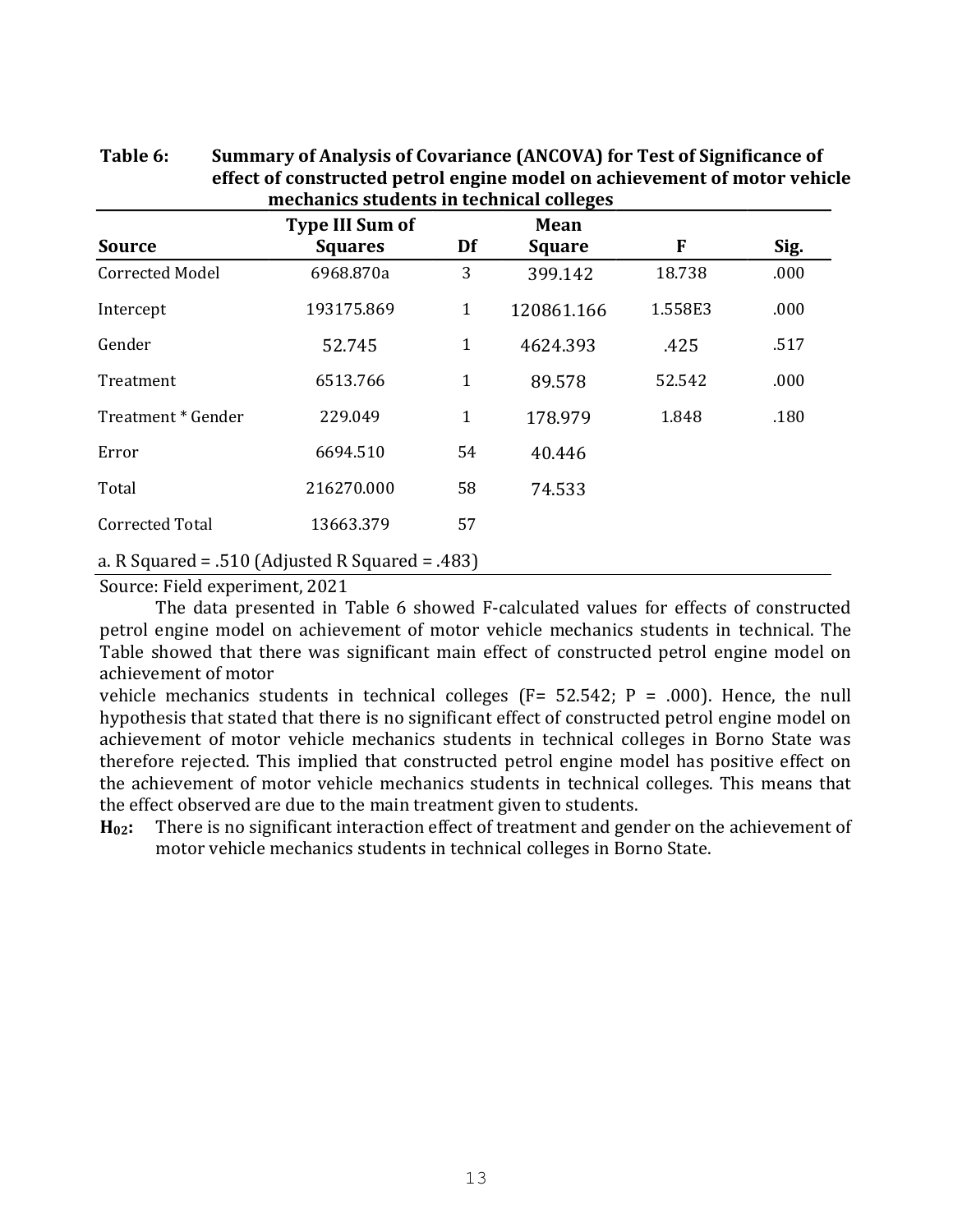|                        | <b>Type III Sum of</b>                          |              | <b>Mean</b>   |         |      |
|------------------------|-------------------------------------------------|--------------|---------------|---------|------|
| <b>Source</b>          | <b>Squares</b>                                  | Df           | <b>Square</b> | F       | Sig. |
| <b>Corrected Model</b> | 6968.870a                                       | 3            | 399.142       | 18.738  | .000 |
| Intercept              | 193175.869                                      | $\mathbf{1}$ | 120861.166    | 1.558E3 | .000 |
| Gender                 | 52.745                                          | $\mathbf{1}$ | 4624.393      | .425    | .517 |
| Treatment              | 6513.766                                        | $\mathbf 1$  | 89.578        | 52.542  | .000 |
| Treatment * Gender     | 229.049                                         | $\mathbf 1$  | 178.979       | 1.848   | .180 |
| Error                  | 6694.510                                        | 54           | 40.446        |         |      |
| Total                  | 216270.000                                      | 58           | 74.533        |         |      |
| <b>Corrected Total</b> | 13663.379                                       | 57           |               |         |      |
|                        | a. R Squared = .510 (Adjusted R Squared = .483) |              |               |         |      |

# Table 7: Summary of Analysis of Covariance (ANCOVA) for Test of Significance of effect of treatment and gender on achievement of motor vehicle mechanics students in technical colleges

Source: Field experiment, 2021

The data presented in Table 7 showed F-calculated value for interaction effect of treatment and gender on achievement of motor vehicle mechanics students in technical colleges. The Table showed that there was no significant interaction effect of treatments and gender on the achievement of motor vehicle mechanics students in technical colleges (F= 2.923; P = 1.848). Hence, the null hypothesis that stated that there is no significant interaction effect of treatments and gender on the achievement of motor vehicle mechanics students was therefore not rejected. This implied that interaction of treatment and gender has no effect on the achievement of motor vehicle mechanics students in technical colleges. This means that the effects observed are due to the main treatment given to students.

#### Summary of Major Findings of the Study

1. Motor vehicle mechanics interest inventory before treatment were undecided (Mean 3.25, SD 1.20)

2. Motor vehicle mechanics interest inventory after treatment was high (mean 3.68, SD 0.62

3. Constructed petrol engine model has positive effect on the achievement of motor vehicle mechanics

students in technical colleges ( $F = 52.542$ ;  $P = .000$ ).

4. Interaction of treatment and gender has no effect on the achievement of motor vehicle mechanics

students in technical colleges ( $F = 2.923$ ;  $P = 1.848$ ).

#### Discussion of the Result

The study revealed that motor vehicle mechanics interest inventory of the students of technical college in Borno State did not signify whether the students have interest in motor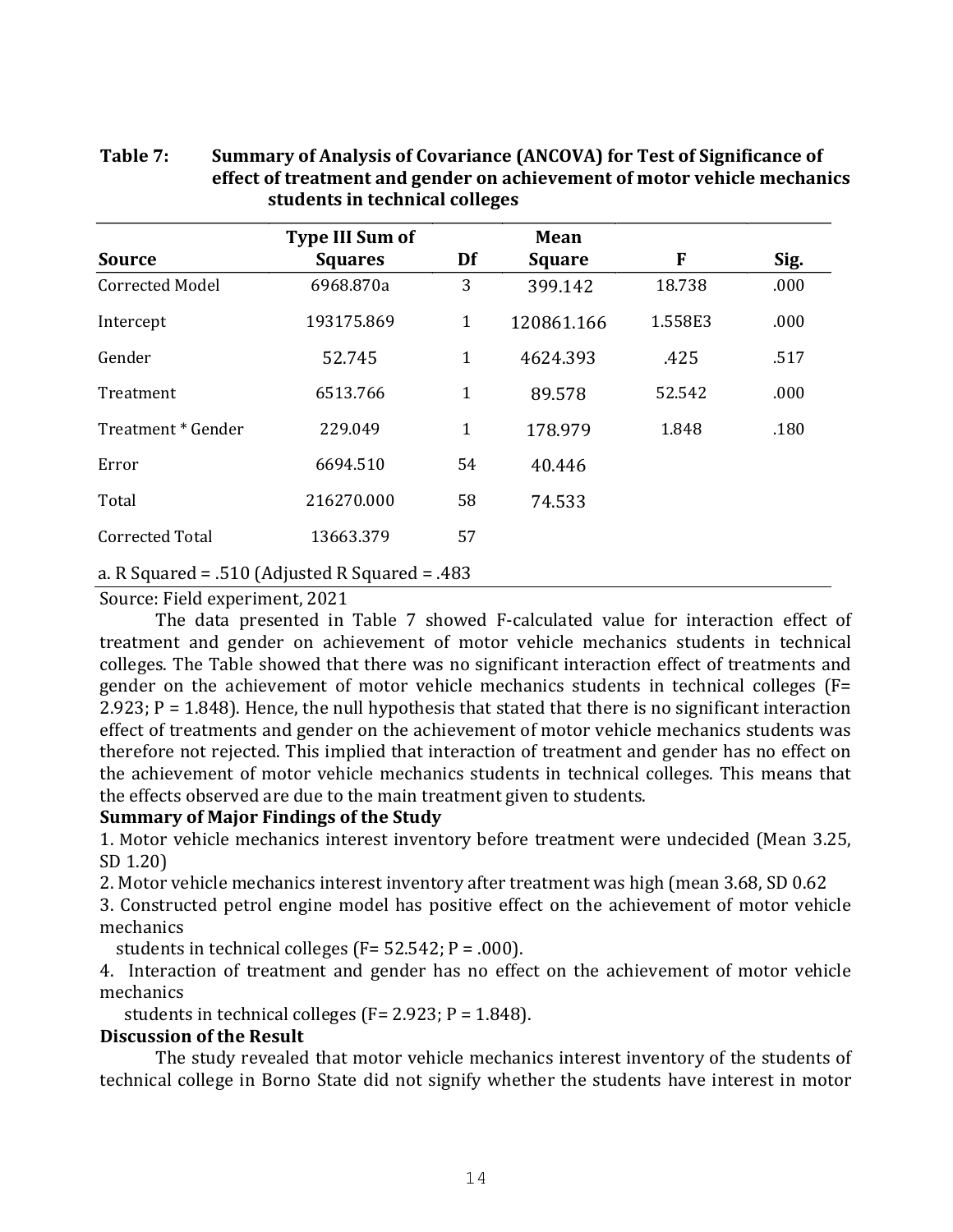vehicle mechanics. The weighted average mean score was mean 3.25 which was below mean score of 3.50 which was the decision rule to whether consider an item as a factor or not. This implies that the students had no interest in motor vehicle mechanics before the treatment (experiment). This is likely attributed inappropriate method of teaching as observed by Paden and Dereshiwsky (2007) and Omenka (2010) attributed the low achievement and interest rate in technical students to conventional teaching method mainly adopted by teachers. The conventional methods of teaching which are teachers centered that is persistently used for years is now gaining poorer results when compared with the modern and revolutionary teaching methods (Jackson, 2012).

The study also revealed that motor vehicle mechanics interest inventory after treatment was high (mean 3.68). This implies that motor vehicle mechanics interest inventory was influenced by the treatment. Therefore, experimentation (constructed motor vehicle engine model) had significant effect on interest of the students. The findings of this study is in line with the opinions of Ogwo and Oranu (2006) who laid emphasis on the need for teachers to use stimulating strategies which lead to better retention of subject matter without which students' achievement will be minimal. Interest is a persisting tendency to pay attention and enjoy some activities (Jimoh, 2010).

The study also discovered that constructed petrol engine model has positive effect on the achievement of motor vehicle mechanics students in technical college. To support this finding is Neekpoa (2007) who opined that as technology is changing, the auto-technicians must change with the technology so that the level of their thinking in dealings with various diagnoses, repairs, and maintenance of motor vehicles should be commensurate with maintenance need of today's automobile. In other words, students need to be equipped with higher order thinking skills for easy adaptability. The best way to make learning more concrete is to make use of real objects and in some situations, real object may either be too large or complex that hidden details are obscured. This situation arises in the study of some aspects of automobile. The study also revealed that interaction of treatment and gender has no effect on the achievement of motor vehicle mechanics students in technical colleges. This finding is in contradiction with the opinion of Jimoh (2010) who affirmed that it is pertinent that auto-mechanics teachers should use teaching strategy which ensures gender active involvement in learning.

#### Conclusion

The study concluded that experiment (constructed motor vehicle engine model has significant effect on motor vehicle mechanics students interest. Constructed petrol engine model has positive effect on the achievement of motor vehicle mechanics students in technical colleges; interaction of treatment and gender has no effect on the achievement of motor vehicle mechanics students in technical colleges. Therefore, teachers should make use of real objects.

#### Recommendations

Based on the findings of the study, the followings are the recommendations:

1. The constructed petrol engine model should be used in teaching and learning of petrol engine lesson in technical colleges in Borno State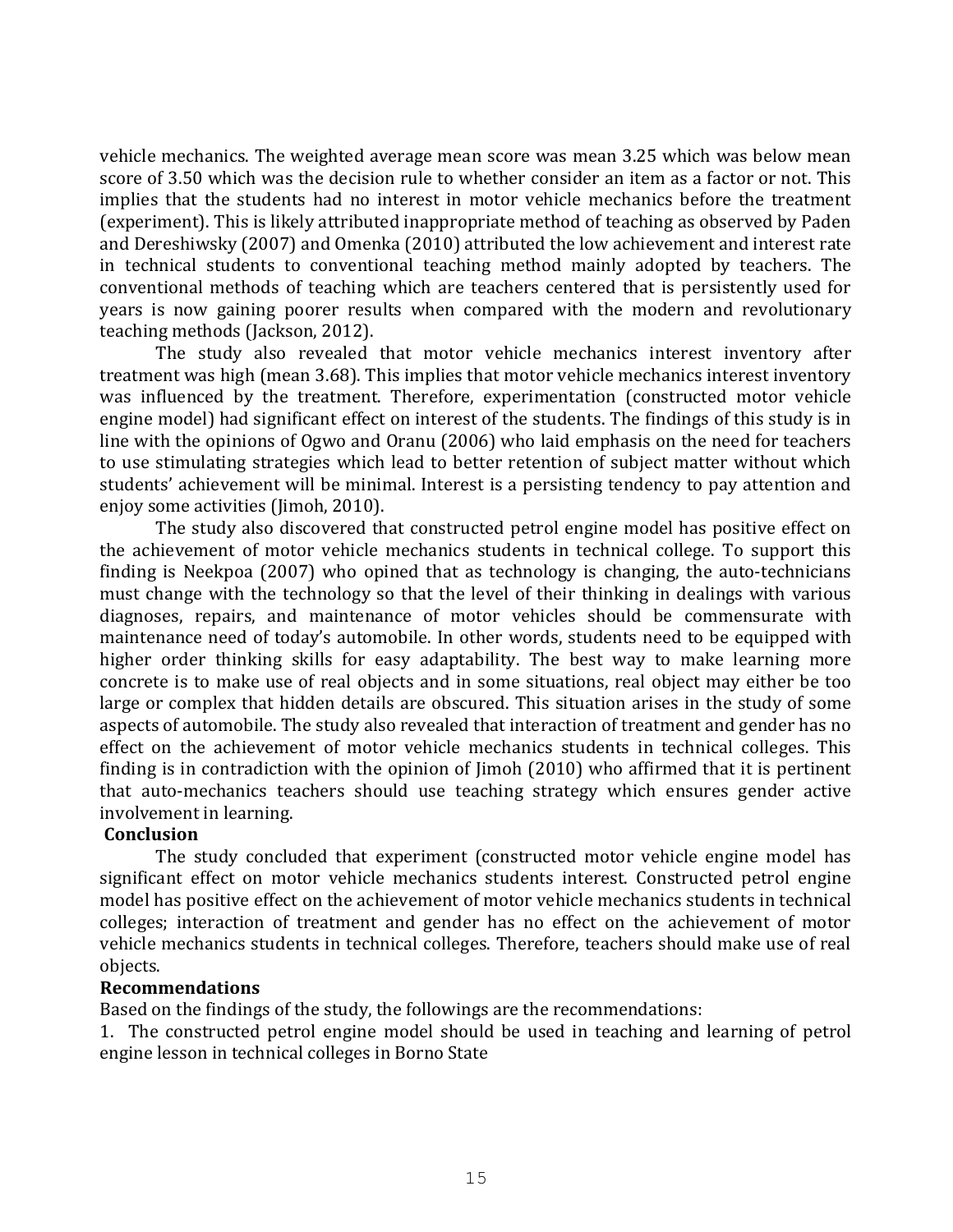2. Government should encourage the funding of construction of petrol model for the purpose of enhancing teaching and learning of motor vehicle mechanic course in technical colleges across the State.

### References

Agaba, C. K. (2013). Effect of concept mapping instructional strategy on student's retention in biology.Afian Education Indices, 5(1), 1781-1701.

Aloraini, S. I. (2005). Distance learning. Dammam, Kingdom of Saudi Arabia; Alretha Press.

Amen, O. O. (2007). Auto-mechanics work for self sustainance. A paper presented at a seminar organized by the TEDSA Students of the Department of Technical Education, Tai Solarin College of Education, Ijagun. On 21st February.

Borno State Ministry of Information and home Affairs, 2009.

Campbell and Campbell (1999). Multiple Intelligence and Students Achievement; Success, Stories from Six Schools Retrieved on June 8th 2006 from www.ased.ors/publications /books/1999Campbell intro.html

Epunnah, A. D. (1999). Influence of school environmental variables on academic performance as perceived by students. Unpublished M.Ed, Thesis, University of Nigeria, Nsukka.

- Ezeh, M. O. (2006). Effect of the use of scale models on academic achievement and interest of students in map-work. Unpublished Ph.D. Thesis. Department of Geography. University of Nigeria, Nsukka.
- Federal Government of Nigeria (2013). National Policy on Education (6th Ed) Lagos: NERDC press.
- Haruna, A. B. (1992). Primary School science teaching in Nigeria. A process approach. Journal of Education in Africa. 4. (2). 33-40. Jackson, S. (2012). Three new teaching methods improve theeducation process. Retrieved July  $15<sup>th</sup>$ , 2015, from:http://gettingsmart.com/20l2/09/categori es/edtech.
- Jimoh, J. A. (2010). Comparative Effects of Two and Three Dimensional Techniques of AutoCad on Spatial Ability, Interest and Achievement of National Diploma Students in Engineering Graphics. Unpublished Ph.D Thesis. University of Nigeria. Nsukka.
- Lee, J. S. (1979). Programme planning guide for agribusiness education. New York: MacGraw- Hill, Inc.

Macdonal, A. M. (1981). *Chambers' Twentieth Century Dictionary: London: The Pitman Press.*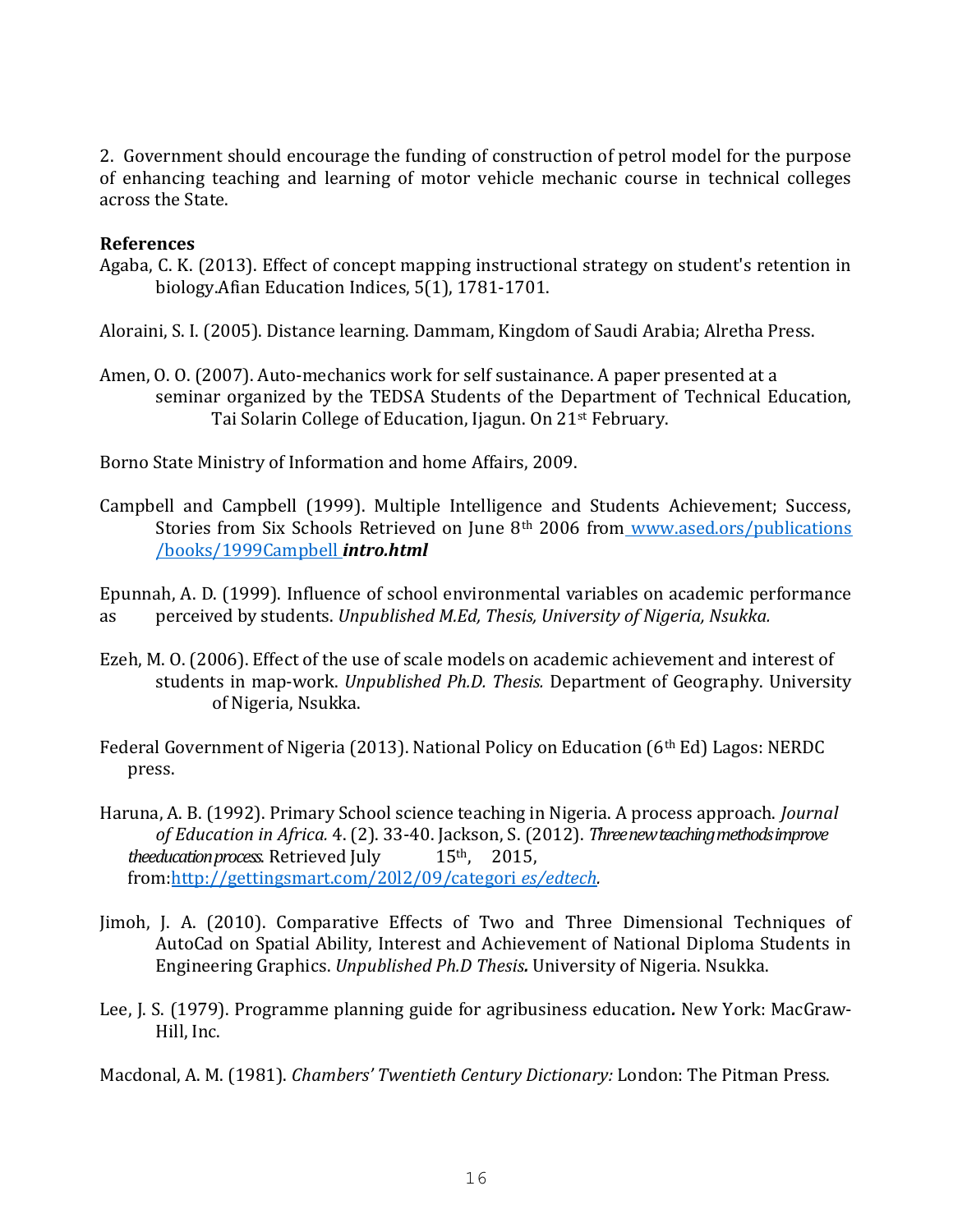Nachimias, C. F. and Nachimias, D. (1992). Research Methods in Social Sciences. London: Edward Arnold Ltd.

- Mbah, P. E. (2002). Effects of two instructional methods and some moderator variables on junior secondary school home economics student's academic achievement. Unpublished PhD, Dissertation, University of Benin.
- National Business and Technical Examinations Board. (2006). Syllabusas for engineering trades examinations; Based on NBTE modular curricula. Benin: Government press. National Business and Technical Examinations Board. (2012). Chief examiner's report on the May/June NBC/NTC. Benin: Government press.
- National Business and Technical Examinations Board. (2006). Syllabusas for engineering trades examinations; Based on NBTE modular curricula. Benin: Government press.
- National Business and Technical Examinations Board. (2012). Chief examiner's report on the May/June NBC/NTC. Benin: Government press.
- National Board for Technical Education (2012). Summary of Technical College Final Year Students 2012/2013 Academic Session. Kaduna: NBTE Press.
- Neekpoa, A. (2007). The effect of cognitive apprenticeship instructional method on the achievement of auto-mechanics students in technical colleges in Rivers State. UnpublishedM.ED Thesis. University of Nigeria. Nsukka.

National Business and Technical Education Board (2002). Report on performance of students in NTC examination.

- Ogwo, B. A. and Oranu, R. N. (2006). Methodology in Infor mal and Nonformal Technical Education. Nsukka: University of Nigeria Press Ltd.
- Ogbuanya, T. C and Owodunni, A. S. (2013). Effects of reflective inquiry instructional technique on students' achievement and interest in radio television and electronics works in technical colleges. IOSR Journal of Engineering, 3 (11), 01-11.
- Okebukola, P. (1997). The state of science education in Nigeria. STAN Bulletin, 14 (2). Ibadan: STAN Publishers.
- Oluwatumbi, O. S. (2015). ICT Literacy among vocational and technical education teachers in Kogi State. Technical and vocational colleges: Skill gaps. British Journal of Education, 3(5), 21-30.